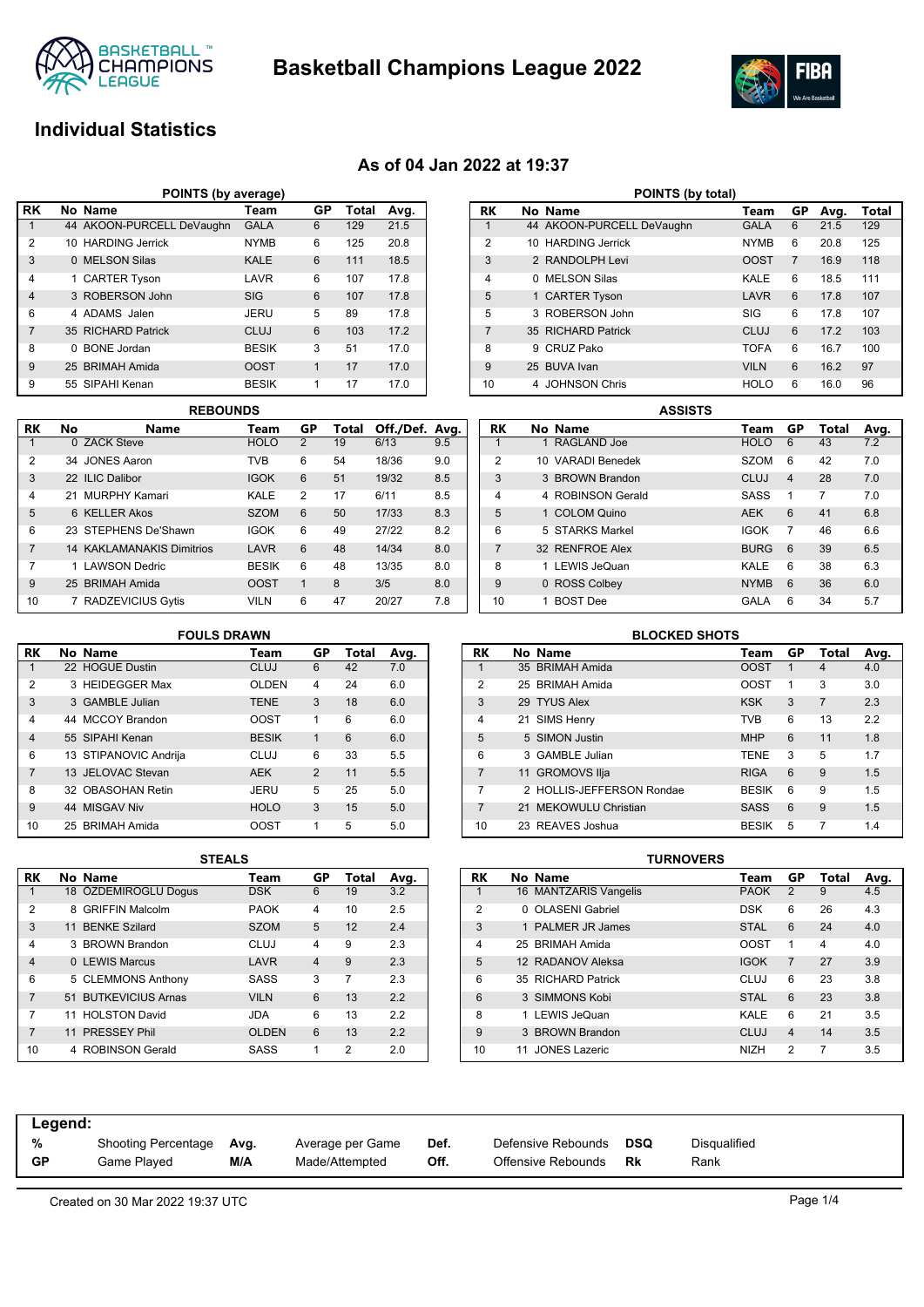



# **Individual Statistics**

|                | TOTAL FIELD GOALS % (8 attempts/game minimum) |              |    |       |      |
|----------------|-----------------------------------------------|--------------|----|-------|------|
| RK             | No Name                                       | Team         | GP | M/A   | ℅    |
|                | 25 BRIMAH Amida                               | <b>OOST</b>  |    | 7/8   | 87.5 |
| $\overline{2}$ | 21 ODIASE Tai                                 | <b>OLDEN</b> | 6  | 38/53 | 71.7 |
| 3              | 13 STIPANOVIC Andrija                         | CLUJ         | 6  | 39/55 | 70.9 |
| 4              | 19 SHERMADINI Giorgi                          | <b>TENE</b>  | 3  | 17/24 | 70.8 |
| 5              | 20 WARE Gavin                                 | <b>JDA</b>   | 6  | 33/51 | 64.7 |
| 6              | 45 GAMBLE Julian                              | <b>BURG</b>  | 3  | 15/24 | 62.5 |
| 7              | 0 OLASENI Gabriel                             | <b>DSK</b>   | 6  | 33/54 | 61.1 |
| 8              | 1 CARTER Tyson                                | LAVR         | 6  | 40/66 | 60.6 |
| 9              | 4 JOHNSON Chris                               | <b>HOLO</b>  | 6  | 35/59 | 59.3 |
| 10             | 44 AKOON-PURCELL DeVaughn                     | GALA         | 6  | 44/75 | 58.7 |

|                | 2 POINT FIELD GOALS % (6 attempts/game minimum) |              |           |       | <b>2 POINT FIELD GOALS MADE</b> |           |                       |             |
|----------------|-------------------------------------------------|--------------|-----------|-------|---------------------------------|-----------|-----------------------|-------------|
| RK             | No Name                                         | Team         | <b>GP</b> | M/A   | %                               | <b>RK</b> | No Name               | Team        |
|                | 25 BRIMAH Amida                                 | <b>OOST</b>  |           | 7/8   | 87.5                            |           | 25 BRIMAH Amida       | <b>OOST</b> |
| 2              | 11 SIMMONS Jeremy                               | <b>TOFA</b>  | 5         | 24/30 | 80.0                            | 2         | 13 STIPANOVIC Andrija | <b>CLUJ</b> |
| 3              | 23 STEPHENS De'Shawn                            | <b>IGOK</b>  | 6         | 30/38 | 78.9                            | 3         | 21 ODIASE Tai         | <b>OLDE</b> |
| 4              | 50 ERIC Micheal                                 | <b>UNIC</b>  | 6         | 29/38 | 76.3                            | 4         | 8 GRIFFIN Malcolm     | <b>PAOK</b> |
| 5              | 13 STIPANOVIC Andrija                           | <b>CLUJ</b>  | 6         | 39/54 | 72.2                            | 5         | 33 PERKINS Nick       | <b>BRIN</b> |
| 6              | 21 ODIASE Tai                                   | <b>OLDEN</b> | 6         | 38/53 | 71.7                            | 6         | 10 HARDING Jerrick    | <b>NYMB</b> |
| $\overline{7}$ | 19 SHERMADINI Giorgi                            | <b>TENE</b>  | 3         | 17/24 | 70.8                            |           | 19 SHERMADINI Giorgi  | <b>TENE</b> |
| 8              | 44 AKOON-PURCELL DeVaughn                       | <b>GALA</b>  | 6         | 28/40 | 70.0                            | 8         | 34 HUMMER lan         | <b>AEK</b>  |
| 9              | 1 CARTER Tyson                                  | LAVR         | 6         | 28/41 | 68.3                            | 9         | 5 SIMON Justin        | <b>MHP</b>  |
| 10             | 24 M'BAYE Amath                                 | <b>KSK</b>   | 6         | 24/37 | 64.9                            | 9         | 20 WARE Gavin         | <b>JDA</b>  |

|    | 3 POINT FIELD GOALS % (2 attempts/game minimum) |             |    | <b>3 POINT FIELD GOALS MADE</b> |       |           |                     |             |
|----|-------------------------------------------------|-------------|----|---------------------------------|-------|-----------|---------------------|-------------|
| RK | No Name                                         | Team        | GP | M/A                             | %     | <b>RK</b> | No Name             | Team        |
|    | 3 KULLAMAE Kristian                             | <b>BURG</b> |    | 4/4                             | 100.0 |           | 3 KULLAMAE Kristian | <b>BURG</b> |
| 2  | 3 PINEIRO Isaiah                                | <b>DSK</b>  | 6  | 8/12                            | 66.7  | 2         | 1 BOST Dee          | <b>GALA</b> |
| 3  | 8 BORTOLANI Giordano                            | <b>TVB</b>  | 6  | 14/22                           | 63.6  | 3         | 1 HULLS Jordan      | <b>MHP</b>  |
| 4  | 5 GERSHON Amit                                  | <b>JERU</b> | 4  | 5/8                             | 62.5  | 4         | 3 ROBERSON John     | <b>SIG</b>  |
| 5  | 12 RADEBAUGH Jonah                              | <b>MHP</b>  | 6  | 11/18                           | 61.1  | 5         | 3 BROWN Brandon     | <b>CLUJ</b> |
| 6  | 12 WILLIAMS Matt                                | LAVR        | 2  | 3/5                             | 60.0  | 6         | 23 PALYZA Lukas     | <b>NYMB</b> |
|    | 19 STREBKOV Ivan                                | <b>NIZH</b> | 6  | 14/24                           | 58.3  | 6         | 3 TRIMBLE Melo      | <b>GALA</b> |
| 8  | 22 PETROV Viacheslav                            | <b>PROM</b> | 6  | 10/18                           | 55.6  | 8         | 5 RILEY Jalen       | <b>RIGA</b> |
| 9  | 20 DALTON Hayden                                | <b>BURG</b> | 2  | 5/9                             | 55.6  | 9         | 35 RICHARD Patrick  | <b>CLUJ</b> |
| 10 | 8 BRIZUELA Dario                                | <b>UNIC</b> | 6  | 12/22                           | 54.5  | 9         | 4 ZORIKS Kristers   | <b>RIGA</b> |

|                | FREE THROWS % (3 attempts/game minimum) |             |                | <b>FREE THROWS MADE</b> |       |                |  |                           |                |
|----------------|-----------------------------------------|-------------|----------------|-------------------------|-------|----------------|--|---------------------------|----------------|
| RK             | No Name                                 | Team        | GP             | M/A                     | %     | <b>RK</b>      |  | No Name                   | Τ              |
|                | PALMER JR James                         | <b>STAL</b> | 6              | 24/24                   | 100.0 |                |  | 3 ROBERSON John           | SI             |
| 2              | 23 KULAGIN Mikhail                      | <b>NIZH</b> | 5              | 21/22                   | 95.5  | $\overline{2}$ |  | 3 HEIDEGGER Max           | O              |
| 3              | 1 HARRISON D'Angelo                     | <b>PROM</b> | 6              | 18/19                   | 94.7  | 3              |  | 25 BUVA Ivan              | V <sub>l</sub> |
| 4              | 6 FITIPALDO Bruno                       | <b>TENE</b> | 6              | 17/18                   | 94.4  | 4              |  | 9 PERL Zoltan             | S.             |
| $5^{\circ}$    | 8 ASTAPKOVICH Anton                     | <b>NIZH</b> | $\overline{4}$ | 16/17                   | 94.1  | 4              |  | 3 SIMMONS Kobi            | S              |
| 5              | 3 BROWN Brandon                         | CLUJ        | 4              | 16/17                   | 94.1  | 6              |  | 44 MISGAV Niv             | H              |
| $\overline{7}$ | 3 ROBERSON John                         | <b>SIG</b>  | 6              | 31/33                   | 93.9  | 6              |  | 19 SHERMADINI Giorgi      | ΤI             |
| 8              | 44 MISGAV Niv                           | <b>HOLO</b> | 3              | 13/14                   | 92.9  | 8              |  | 44 AKOON-PURCELL DeVaughn | G.             |
| 9              | 24 M'BAYE Amath                         | <b>KSK</b>  | 6              | 22/24                   | 91.7  | 9              |  | 23 KULAGIN Mikhail        | N              |
| 10             | 23 COOK Elgin                           | <b>TOFA</b> | 6              | 20/22                   | 90.9  | 9              |  | 15 PAPPAS Nikos           | Al             |

| <b>RK</b> | No Name                   | Team        | GP | <b>Total</b> | Avg. |
|-----------|---------------------------|-------------|----|--------------|------|
| 1         | 10 HARDING Jerrick        | <b>NYMB</b> | 6  | 46           | 7.7  |
| 2         | 44 AKOON-PURCELL DeVaughn | GALA        | 6  | 44           | 7.3  |
| 3         | 8 GRIFFIN Malcolm         | <b>PAOK</b> | 4  | 29           | 7.3  |
| 4         | 25 BRIMAH Amida           | <b>OOST</b> | 1  | 7            | 7.0  |
| 5         | 1 CARTER Tyson            | LAVR        | 6  | 40           | 6.7  |
| 5         | 0 MELSON Silas            | KALE        | 6  | 40           | 6.7  |
| 5         | 33 PERKINS Nick           | <b>BRIN</b> | 6  | 40           | 6.7  |
| 8         | 34 HUMMER lan             | <b>AEK</b>  | 5  | 33           | 6.6  |
| 9         | 13 STIPANOVIC Andrija     | <b>CLUJ</b> | 6  | 39           | 6.5  |
| 10        | 21 ODIASE Tai             | OLDEN       | 6  | 38           | 6.3  |

**TOTAL FIELD GOALS MADE** 

|                | <b>2 POINT FIELD GOALS MADE</b> |                        |              |    |       |      |  |  |  |  |  |
|----------------|---------------------------------|------------------------|--------------|----|-------|------|--|--|--|--|--|
| RK             |                                 | No Name                | Team         | GP | Total | Avg. |  |  |  |  |  |
| 1              |                                 | 25 BRIMAH Amida        | <b>OOST</b>  | 1  |       | 7.0  |  |  |  |  |  |
| $\overline{2}$ |                                 | 13 STIPANOVIC Andrija  | CLUJ         | 6  | 39    | 6.5  |  |  |  |  |  |
| 3              |                                 | 21 ODIASE Tai          | <b>OLDEN</b> | 6  | 38    | 6.3  |  |  |  |  |  |
| $\overline{4}$ | 8                               | <b>GRIFFIN Malcolm</b> | <b>PAOK</b>  | 4  | 25    | 6.3  |  |  |  |  |  |
| 5              |                                 | 33 PERKINS Nick        | <b>BRIN</b>  | 6  | 36    | 6.0  |  |  |  |  |  |
| 6              |                                 | 10 HARDING Jerrick     | <b>NYMB</b>  | 6  | 35    | 5.8  |  |  |  |  |  |
| $\overline{7}$ |                                 | 19 SHERMADINI Giorgi   | <b>TENE</b>  | 3  | 17    | 5.7  |  |  |  |  |  |
| 8              |                                 | 34 HUMMER lan          | AEK          | 5  | 28    | 5.6  |  |  |  |  |  |
| 9              |                                 | 5 SIMON Justin         | <b>MHP</b>   | 6  | 33    | 5.5  |  |  |  |  |  |
| 9              |                                 | 20 WARE Gavin          | JDA          | 6  | 33    | 5.5  |  |  |  |  |  |

|                | 3 PUINT FIELD GUALS MADE |                     |             |                |                |      |  |  |  |  |  |  |
|----------------|--------------------------|---------------------|-------------|----------------|----------------|------|--|--|--|--|--|--|
| RK             |                          | No Name             | Team        | GP             | Total          | Avg. |  |  |  |  |  |  |
| 1              |                          | 3 KULLAMAE Kristian | <b>BURG</b> | 1              | $\overline{4}$ | 4.0  |  |  |  |  |  |  |
| $\mathfrak{p}$ |                          | <b>BOST Dee</b>     | GALA        | 6              | 22             | 3.7  |  |  |  |  |  |  |
| 3              |                          | 1 HULLS Jordan      | <b>MHP</b>  | 5              | 17             | 3.4  |  |  |  |  |  |  |
| $\overline{4}$ |                          | 3 ROBERSON John     | SIG         | 6              | 20             | 3.3  |  |  |  |  |  |  |
| 5              |                          | 3 BROWN Brandon     | CLUJ        | $\overline{4}$ | 13             | 3.3  |  |  |  |  |  |  |
| 6              |                          | 23 PALYZA Lukas     | <b>NYMB</b> | 6              | 18             | 3.0  |  |  |  |  |  |  |
| 6              |                          | 3 TRIMBLE Melo      | <b>GALA</b> | 6              | 18             | 3.0  |  |  |  |  |  |  |
| 8              |                          | 5 RILEY Jalen       | <b>RIGA</b> | 5              | 15             | 3.0  |  |  |  |  |  |  |
| 9              |                          | 35 RICHARD Patrick  | CLUJ        | 6              | 17             | 2.8  |  |  |  |  |  |  |
| 9              |                          | 4 ZORIKS Kristers   | <b>RIGA</b> | 6              | 17             | 2.8  |  |  |  |  |  |  |

|                | <b>FREE THROWS MADE</b> |                           |              |                  |       |      |  |  |  |  |
|----------------|-------------------------|---------------------------|--------------|------------------|-------|------|--|--|--|--|
| RK             |                         | No Name                   | Team         | GP               | Total | Avg. |  |  |  |  |
|                |                         | 3 ROBERSON John           | <b>SIG</b>   | 6                | 31    | 5.2  |  |  |  |  |
| 2              |                         | 3 HEIDEGGER Max           | <b>OLDEN</b> | $\boldsymbol{4}$ | 20    | 5.0  |  |  |  |  |
| 3              |                         | 25 BUVA Ivan              | <b>VILN</b>  | 6                | 29    | 4.8  |  |  |  |  |
| $\overline{4}$ | Q                       | PERL Zoltan               | <b>SZOM</b>  | 6                | 26    | 4.3  |  |  |  |  |
| $\overline{4}$ |                         | 3 SIMMONS Kobi            | <b>STAL</b>  | 6                | 26    | 4.3  |  |  |  |  |
| 6              |                         | 44 MISGAV Niv             | <b>HOLO</b>  | 3                | 13    | 4.3  |  |  |  |  |
| 6              |                         | 19 SHERMADINI Giorgi      | <b>TENE</b>  | 3                | 13    | 4.3  |  |  |  |  |
| 8              |                         | 44 AKOON-PURCELL DeVaughn | GALA         | 6                | 25    | 4.2  |  |  |  |  |
| 9              |                         | 23 KULAGIN Mikhail        | <b>NIZH</b>  | 5                | 21    | 4.2  |  |  |  |  |
| 9              |                         | 15 PAPPAS Nikos           | <b>AEK</b>   | 5                | 21    | 4.2  |  |  |  |  |
|                |                         |                           |              |                  |       |      |  |  |  |  |

| Legend: |                                    |             |                                    |              |                                          |           |                      |  |  |  |  |
|---------|------------------------------------|-------------|------------------------------------|--------------|------------------------------------------|-----------|----------------------|--|--|--|--|
| %<br>GP | Shooting Percentage<br>Game Played | Avg.<br>M/A | Average per Game<br>Made/Attempted | Def.<br>Off. | Defensive Rebounds<br>Offensive Rebounds | DSQ<br>Rk | Disqualified<br>Rank |  |  |  |  |
|         |                                    |             |                                    |              |                                          |           |                      |  |  |  |  |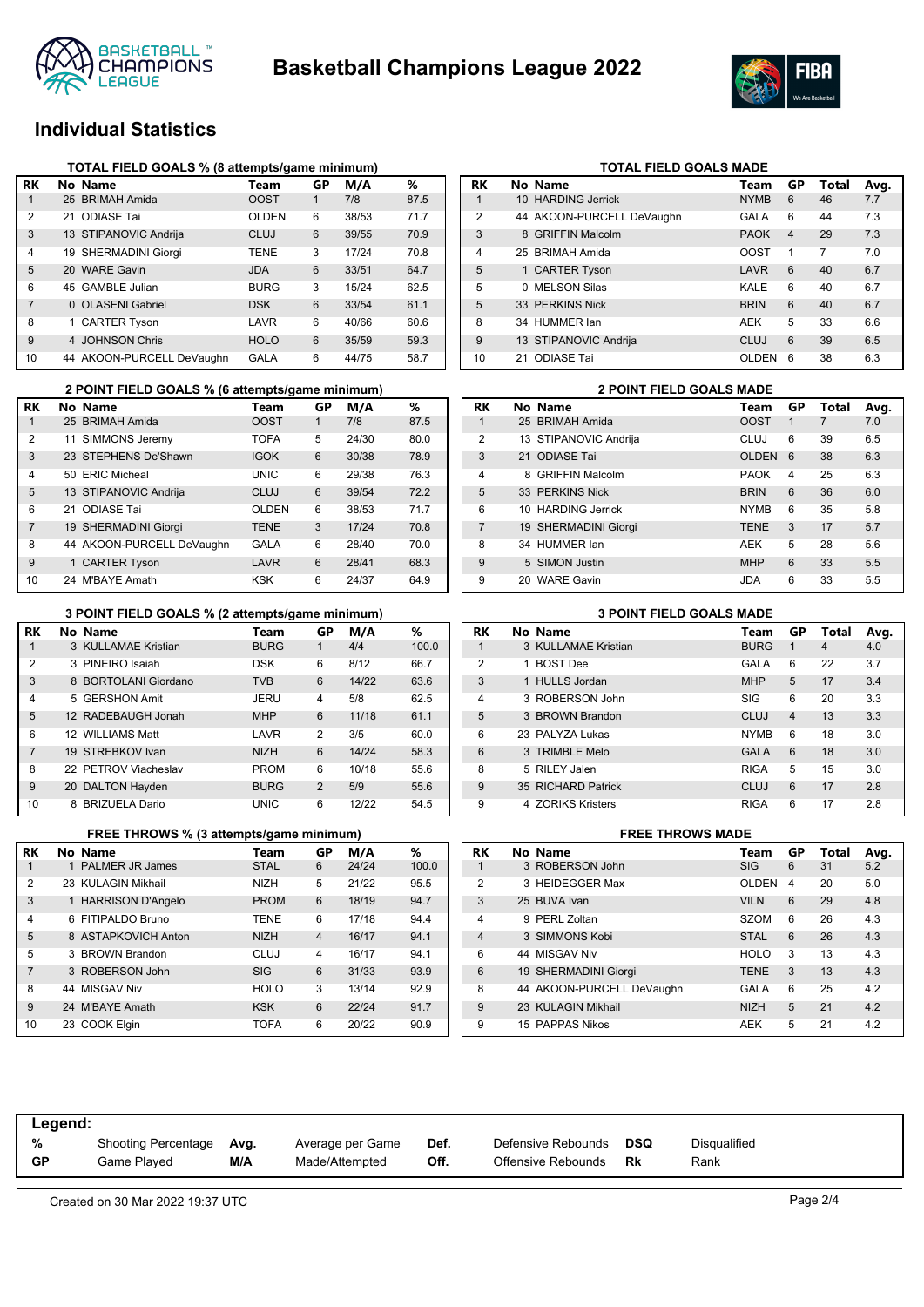



# **Individual Statistics**

|    | <b>TOTAL FIELD GOAL ATTEMPTS</b> |              |                         |       |      |  |  |  |  |  |
|----|----------------------------------|--------------|-------------------------|-------|------|--|--|--|--|--|
| RK | No Name                          | Team         | GP                      | Total | Avg. |  |  |  |  |  |
|    | 10 HARDING Jerrick               | <b>NYMB</b>  | 6                       | 112   | 18.7 |  |  |  |  |  |
| 2  | 8 GRIFFIN Malcolm                | <b>PAOK</b>  | 4                       | 68    | 17.0 |  |  |  |  |  |
| 3  | 4 ADAMS Jalen                    | <b>JERU</b>  | 5                       | 72    | 14.4 |  |  |  |  |  |
| 4  | 13 JFLOVAC Stevan                | <b>AEK</b>   | $\overline{2}$          | 28    | 14.0 |  |  |  |  |  |
| 5  | 50 COLSON Bonzie                 | <b>KSK</b>   | 6                       | 81    | 13.5 |  |  |  |  |  |
| 5  | 5 SIMON Justin                   | <b>MHP</b>   | 6                       | 81    | 13.5 |  |  |  |  |  |
| 7  | 3 HEIDEGGER Max                  | <b>OLDEN</b> | $\overline{\mathbf{4}}$ | 54    | 13.5 |  |  |  |  |  |
| 8  | 2 RANDOLPH Levi                  | <b>OOST</b>  | 7                       | 93    | 13.3 |  |  |  |  |  |
| 9  | <b>BONE</b> Jordan<br>$\Omega$   | <b>BESIK</b> | 3                       | 40    | 13.3 |  |  |  |  |  |
| 10 | 33 PERKINS Nick                  | <b>BRIN</b>  | 6                       | 79    | 13.2 |  |  |  |  |  |

|                | <b>3 POINT FIELD GOAL ATTEMPTS</b> |                    |             |    |       |      |  |  |  |  |
|----------------|------------------------------------|--------------------|-------------|----|-------|------|--|--|--|--|
| RK             |                                    | No Name            | Team        | GP | Total | Avg. |  |  |  |  |
| 1              | 1                                  | <b>BOST Dee</b>    | <b>GALA</b> | 6  | 60    | 10.0 |  |  |  |  |
| 2              |                                    | 35 RICHARD Patrick | CLUJ        | 6  | 46    | 7.7  |  |  |  |  |
| $\overline{2}$ |                                    | 3 ROBERSON John    | <b>SIG</b>  | 6  | 46    | 7.7  |  |  |  |  |
| 4              |                                    | 1 HULLS Jordan     | <b>MHP</b>  | 5  | 37    | 7.4  |  |  |  |  |
| 5              |                                    | 23 PALYZA Lukas    | <b>NYMB</b> | 6  | 44    | 7.3  |  |  |  |  |
| 5              |                                    | 3 TRIMBLE Melo     | GALA        | 6  | 44    | 7.3  |  |  |  |  |
| 5              |                                    | 4 70RIKS Kristers  | <b>RIGA</b> | 6  | 44    | 7.3  |  |  |  |  |
| 8              |                                    | 33 DIMSA Tomas     | <b>TVB</b>  | 5  | 36    | 7.2  |  |  |  |  |
| 8              |                                    | 5 RILEY Jalen      | <b>RIGA</b> | 5  | 36    | 7.2  |  |  |  |  |
| 10             |                                    | 24 WALLER Antabia  | <b>IGOK</b> | 7  | 49    | 7.0  |  |  |  |  |

### **PERSONAL FOULS**

| <b>RK</b> | No Name              | Team        | GP             | <b>Total</b>   | Avg. |
|-----------|----------------------|-------------|----------------|----------------|------|
| 1         | 4 JOHNSON Chris      | <b>HOLO</b> | 6              | 24             | 4.0  |
| 1         | 9 TREIER Kaspar      | <b>SASS</b> | 6              | 24             | 4.0  |
| 3         | 9 ERDEN Semih        | <b>KSK</b>  | 3              | 12             | 4.0  |
| 3         | 44 MISGAV Niv        | <b>HOLO</b> | 3              | 12             | 4.0  |
| 5         | 91 JOSEPH Georgi     | <b>SIG</b>  | 1              | $\overline{4}$ | 4.0  |
| 6         | 18 ÖZDEMIROGLU Doqus | <b>DSK</b>  | 6              | 23             | 3.8  |
| 7         | 22 GENTILE Stefano   | <b>SASS</b> | $\overline{4}$ | 15             | 3.8  |
| 7         | 0 HAMMONDS Rayshaun  | <b>RIGA</b> | 4              | 15             | 3.8  |
| 9         | 45 BOOTHE Nathan     | <b>DSK</b>  | 6              | 22             | 3.7  |
| 9         | 33 PERKINS Nick      | <b>BRIN</b> | 6              | 22             | 3.7  |

| RK |  | No Name                          | Team        | GP | Total          | Avg. |  |  |  |  |
|----|--|----------------------------------|-------------|----|----------------|------|--|--|--|--|
| 1  |  | 7 RADZEVICIUS Gytis              | <b>VILN</b> | 6  | 3              | 0.5  |  |  |  |  |
| 2  |  | 0 ZACK Steve                     | <b>HOLO</b> | 2  | 1              | 0.5  |  |  |  |  |
| 3  |  | 21 BAKO Ismael                   | <b>MANR</b> | 5  | $\mathcal{P}$  | 0.4  |  |  |  |  |
| 3  |  | 17 KENNEDY D.J.                  | <b>PROM</b> | 5  | 2              | 0.4  |  |  |  |  |
| 5  |  | 24 JONES Marvin                  | <b>PAOK</b> | 6  | $\overline{2}$ | 0.3  |  |  |  |  |
| 5  |  | <b>14 KAKLAMANAKIS Dimitrios</b> | LAVR        | 6  | 2              | 0.3  |  |  |  |  |
| 5  |  | 6 KELLER Akos                    | <b>SZOM</b> | 6  | $\mathcal{P}$  | 0.3  |  |  |  |  |
| 5  |  | 1 KELLY Rashard                  | JDA         | 6  | $\overline{2}$ | 0.3  |  |  |  |  |
| 5  |  | 23 STEPHENS De'Shawn             | <b>IGOK</b> | 6  | $\mathcal{P}$  | 0.3  |  |  |  |  |
| 10 |  | 3 BROWN Brandon                  | CLUJ        | 4  | 1              | 0.3  |  |  |  |  |

|                | <b>2 POINT FIELD GOAL ATTEMPTS</b> |                        |             |                |       |      |  |  |  |  |
|----------------|------------------------------------|------------------------|-------------|----------------|-------|------|--|--|--|--|
| RK             |                                    | No Name                | Team        | GP             | Total | Avg. |  |  |  |  |
| 1              | 8                                  | <b>GRIFFIN Malcolm</b> | <b>PAOK</b> | 4              | 52    | 13.0 |  |  |  |  |
| $\overline{2}$ | 10                                 | <b>HARDING Jerrick</b> | <b>NYMB</b> | 6              | 74    | 12.3 |  |  |  |  |
| 3              |                                    | 5 SIMON Justin         | <b>MHP</b>  | 6              | 67    | 11.2 |  |  |  |  |
| $\overline{4}$ |                                    | 3 NDOUR Maurice        | <b>VILN</b> | 4              | 43    | 10.8 |  |  |  |  |
| 5              |                                    | 33 PERKINS Nick        | <b>BRIN</b> | 6              | 63    | 10.5 |  |  |  |  |
| 6              |                                    | 3 GAMBLE Julian        | <b>TENE</b> | 3              | 30    | 10.0 |  |  |  |  |
| $\overline{7}$ |                                    | 2 RANDOLPH Levi        | <b>OOST</b> | $\overline{7}$ | 69    | 9.9  |  |  |  |  |
| 8              |                                    | 12 MORIN Yannis        | SIG         | 5              | 49    | 9.8  |  |  |  |  |
| 9              |                                    | 5 STARKS Markel        | <b>IGOK</b> | $\overline{7}$ | 68    | 9.7  |  |  |  |  |
| 10             | q                                  | PERL Zoltan            | <b>SZOM</b> | 6              | 58    | 9.7  |  |  |  |  |

### **RK No Name Team GP Total Avg.** 1 22 HOGUE Dustin CLUJ 6 47 7.8 2 3 GAMBLE Julian TENE 3 22 7.3 3 32 OBASOHAN Retin JERU 5 31 6.2 4 15 PAPPAS Nikos 6 29 5.8 5 3 HEIDEGGER Max OLDEN 4 23 5.8 6 25 BUVA Ivan VILN 6 34 5.7 6 13 STIPANOVIC Andrija CLUJ 6 34 5.7 8 24 JONES Marvin **PAOK 6 33 5.5** 8 3 ROBERSON John SIG 6 33 5.5 8 3 SIMMONS Kobi STAL 6 33 5.5 **3 POINT FIELD GOAL ATTEMPTS FREE THROW ATTEMPTS**

|                | <b>MINUTES PLAYED</b> |                      |              |    |         |      |  |  |  |  |  |
|----------------|-----------------------|----------------------|--------------|----|---------|------|--|--|--|--|--|
| RK             |                       | No Name              | Team         | GP | Total   | Avg. |  |  |  |  |  |
|                |                       | 55 SIPAHI Kenan      | <b>BESIK</b> | 1  | 0:36:02 | 36.0 |  |  |  |  |  |
| 2              |                       | 35 RICHARD Patrick   | CLUJ         | 6  | 3:32:49 | 35.5 |  |  |  |  |  |
| 3              |                       | 34 HUMMER lan        | <b>AEK</b>   | 5  | 2:51:20 | 34.3 |  |  |  |  |  |
| $\overline{4}$ |                       | PALMER JR James      | <b>STAL</b>  | 6  | 3:25:22 | 34.2 |  |  |  |  |  |
| 5              |                       | 7 RADZEVICIUS Gytis  | <b>VILN</b>  | 6  | 3:25:05 | 34.2 |  |  |  |  |  |
| 6              |                       | <b>LAWSON Dedric</b> | <b>BESIK</b> | 6  | 3:24:36 | 34.1 |  |  |  |  |  |
| $\overline{7}$ |                       | 11 BENKE Szilard     | <b>SZOM</b>  | 5  | 2:49:53 | 34.0 |  |  |  |  |  |
| 8              | <sup>n</sup>          | <b>BONE</b> Jordan   | <b>BESIK</b> | 3  | 1:41:06 | 33.7 |  |  |  |  |  |
| 9              |                       | 50 COLSON Bonzie     | <b>KSK</b>   | 6  | 3:19:29 | 33.2 |  |  |  |  |  |
| 10             | 3                     | <b>BROWN Brandon</b> | CLUJ         | 4  | 2:12:58 | 33.2 |  |  |  |  |  |

### **DOUBLE DOUBLES OFFENSIVE REBOUNDS**

| RK             |              | No Name                | Team        | GP | Total | Avg. |
|----------------|--------------|------------------------|-------------|----|-------|------|
| 1              |              | 23 STEPHENS De'Shawn   | <b>IGOK</b> | 6  | 27    | 4.5  |
| $\overline{2}$ |              | 11 SIMMONS Jeremy      | <b>TOFA</b> | 5  | 17    | 3.4  |
| 3              |              | 7 RADZEVICIUS Gytis    | <b>VILN</b> | 6  | 20    | 3.3  |
| $\overline{4}$ |              | 29 TYUS Alex           | KSK         | 3  | 10    | 3.3  |
| 5              |              | 5 EVANS Sean           | <b>PROM</b> | 6  | 19    | 3.2  |
| 5              |              | 22 ILIC Dalibor        | <b>IGOK</b> | 6  | 19    | 3.2  |
| 5              | <sup>n</sup> | <b>OLASENI Gabriel</b> | <b>DSK</b>  | 6  | 19    | 3.2  |
| 8              |              | 34 JONES Aaron         | <b>TVB</b>  | 6  | 18    | 3.0  |
| 9              |              | 6 SEGEV Itay           | <b>JERU</b> | 5  | 15    | 3.0  |
| 10             | <sup>n</sup> | <b>ZACK Steve</b>      | <b>HOLO</b> | 2  | 6     | 3.0  |

| Legend:   |                            |      |                  |      |                    |     |              |
|-----------|----------------------------|------|------------------|------|--------------------|-----|--------------|
| %         | <b>Shooting Percentage</b> | Avg. | Average per Game | Def. | Defensive Rebounds | DSQ | Disqualified |
| <b>GP</b> | Game Played                | M/A  | Made/Attempted   | Off. | Offensive Rebounds | Rk  | Rank         |